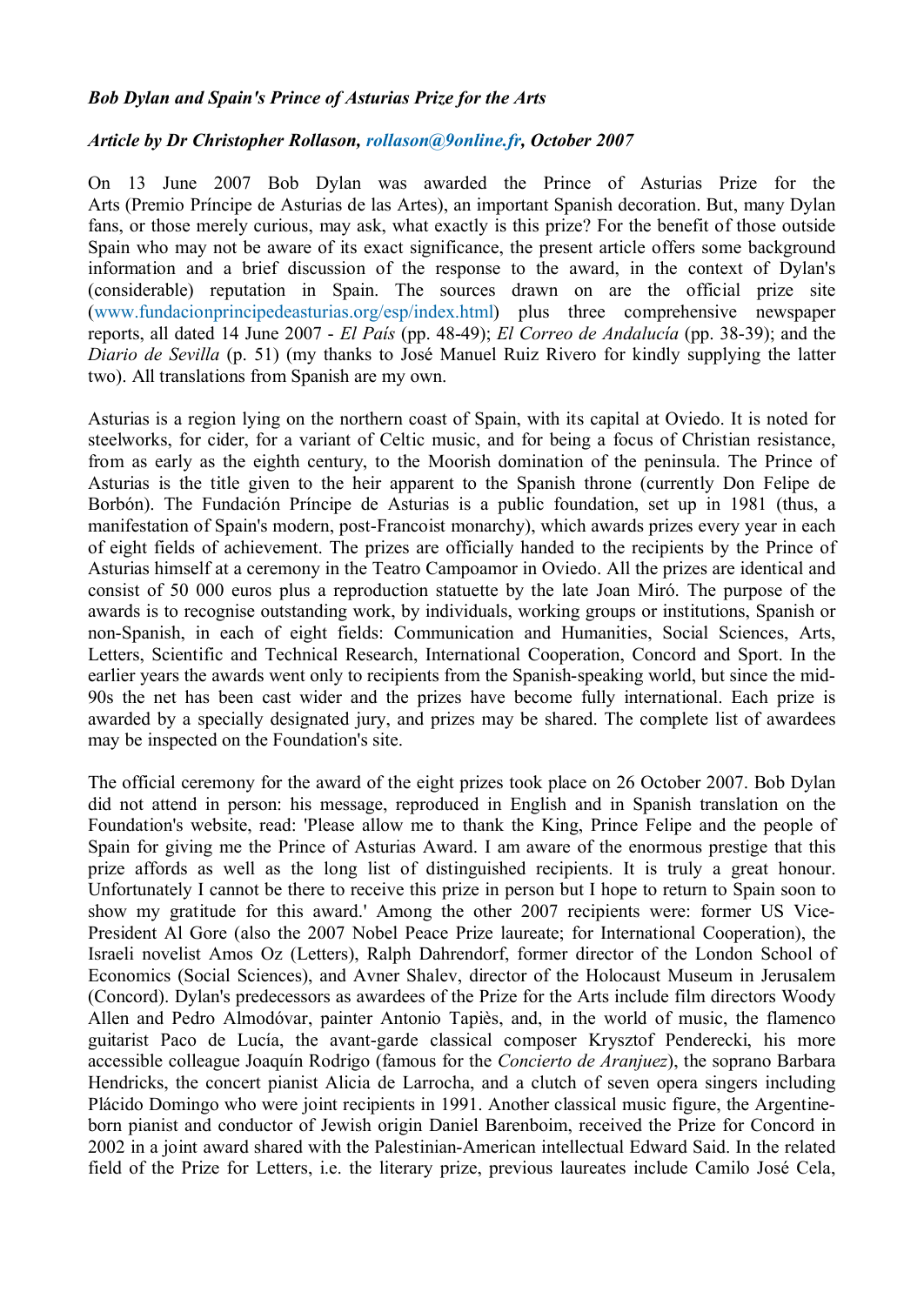Gonzalo Torrente Ballester, Carlos Fuentes, Mario Vargas Llosa, Paul Auster, Susan Sontag, Arthur Miller, Doris Lessing and Günter Grass.

Dylan is not the first non-classical musician to receive the Prize for the Arts (that distinction went to de Lucía in 2004), but he is, certainly, the first figure from the world of Anglo-American popular music to obtain this major Spanish honour. He was proposed by the literary critic Andrés Amorós; his candidature was appraised along with the rest by a 21-strong jury, chaired by José Lladó Fernández-Urrutia, a former minister and ambassador. Dylan won out in the face of a highly competitive list of 58 candidates including such front-runners as the Catalan culinary wizard Ferrán Adriá, the Portuguese classical pianist Maria João Pires, the American architect Frank Gehry and, for Britain and musical comedy, Andrew Lloyd-Webber. It may be noted that, despite the literary antecedents of his sponsor, Dylan was honoured as a musician, in the Arts section, not as a writer or poet (thus not in the Letters section). The prize is hence an honour awarded by Spain not only to Dylan but to the US popular music tradition as a whole: no jazz, blues or country musician had ever been distinguished in the land of flamenco as Dylan now has.

The Final Act of the jury and the official citation may be found on the Foundation's site. The Final Act declares that the Prize for the Arts is awarded to 'Robert Allen Zimmerman, Bob Dylan, mito viviente en la historia de la música popular y faro de una generación que tuvo el sueño de cambiar el mundo. Austero en las formas y profundo en los mensajes, Dylan conjuga la canción y la poesía en una obra que crea escuela y determina la educación sentimental de muchos millones de personas' ('Robert Allen Zimmerman, Bob Dylan, a living myth in the history of popular music and the beacon of a generation that had a dream to change the world. Austere in his forms and profound in his messages, Dylan combines song and poetry in a life's work that has created a school and has marked the sentimental education of millions'), concluding that his work 'es fiel reflejo del espíritu de una época que busca respuestas en el viento para los deseos que habitan en el corazón de los seres humanos' ('is a faithful reflection of the spirit of an epoch seeking answers in the wind for the yearnings that inhabit the human heart'). These words imply, beyond any doubt, recognition of Dylan not just as a figure of major importance for cultural studies, but also as a vital substantive artist in his own right. The citation offers an outline of Dylan's career, affirming: 'Pionero en la introducción de la literatura en la música popular, fusionó por vez primera los ritmos de origen europeo y afroamericanos, lo que supuso una revolución de influencia decisiva para las generaciones de músicos posteriores' ('Pioneering the introduction of literature into popular music, he fused, for the first time, European and Afro-American rhythms, bringing about a revolution that had a decisive impact on generations of subsequent musicians'). It is generally a valid tribute (although surely Elvis fused black and white music before Dylan did?), but it contains a bizarre error in the statement that 'en 1961 [*sic*] lanzó su primer disco, *Bob Dylan*, del que vendió dos millones de copias' ('in 1961 he released his first record, *Bob Dylan*, of which he sold two million copies' - a claim that might just be true today, almost half a century on, but the figure at the time was more like 5000; and the year of release was 1962, not 1961). The citation makes it clear that Dylan was no longer a protest singer after 1964, and does not suppress mention of the oft-maligned religious albums. Of Dylan's literary works, *Chronicles Volume I* is evoked, but not *Tarantula*, and his contributions to the cinema are not forgotten. There is, inevitably, an accolade for the most recent Dylan album, *Modern Times*. The text also lists some of the other distinctions Dylan has received, including the Polar Music Prize in Sweden, the Kennedy Center award and the honorary degree from Princeton, quotes *Time* as naming him one of the hundred most influential persons of the twentieth century, and winds up with a reference to Bob Dylan's tally to date of 90 million album sales worldwide.

Dylan's award was widely reported in the Spanish press, and it is hoped that the three sample reports to be discussed here are representative. On occasions like this, even the best-intentioned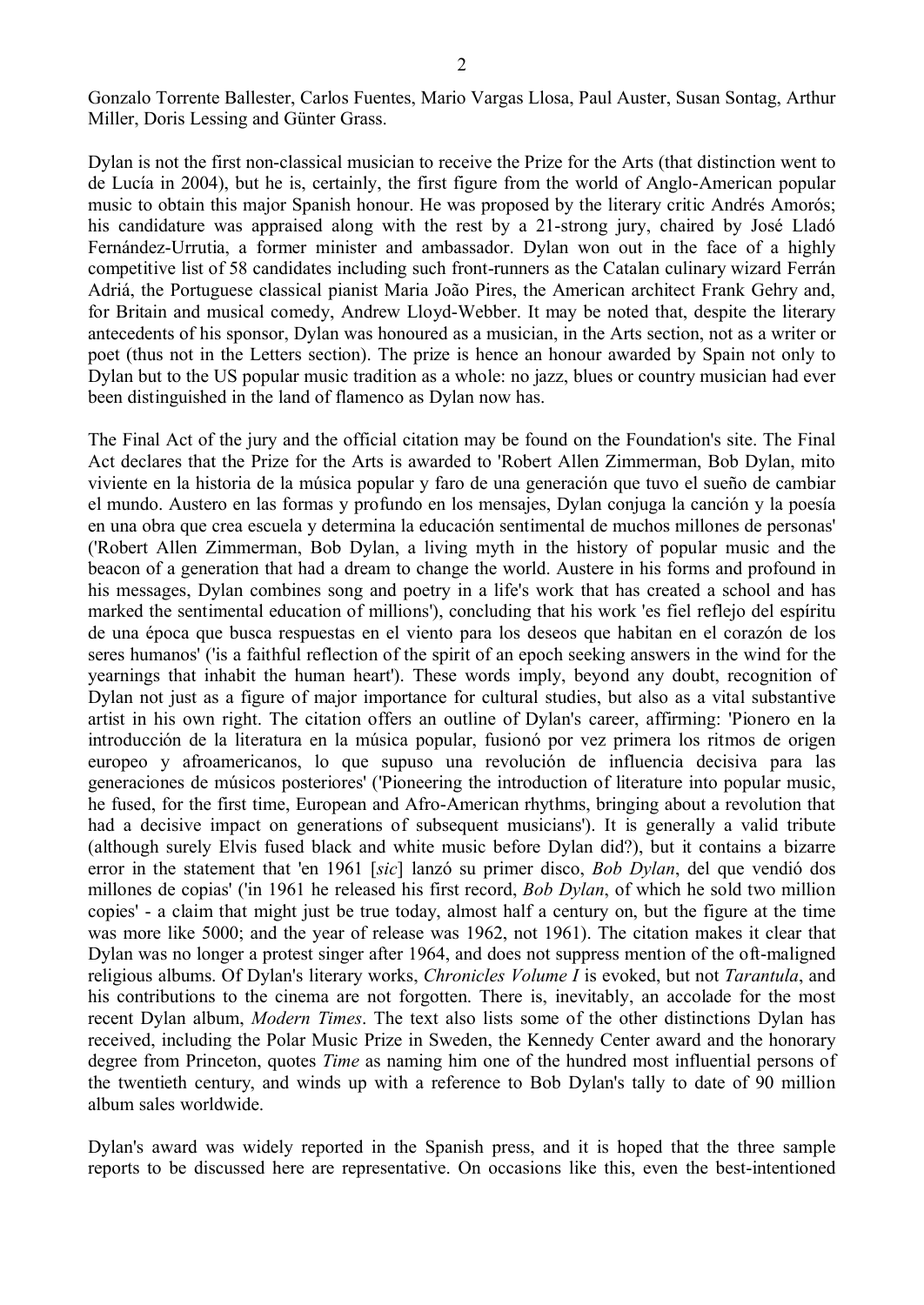journalists are, alas, liable to lapse into cliché and oversimplification, and the informed Dylan follower will inevitably approach the reports with this caveat in mind. *El País* devoted a page to the story with four linked pieces, the most substantial, signed by the Argentinian-born writer and journalist Rodrigo Fresán, being 'El señor de las canciones' ('Lord of the songs' - an obvious allusion to Tolkien). Fresán, who has written on Dylan in that newspaper before, and here demonstrates his expertise by alluding to non-'famous' songs like 'Not Dark Yet' and (in the quotation below) 'Political World', linked up the Asturias award with Dylan's by now perennial nomination for the Nobel Prize for Literature, declaring: 'Si hay justicia en este mundo injusto, en este *political world*, este galardón - como ocurriera con Günter Grass - debería funcionar como la llave que abre la cerradura del Nobel' ('If there is any justice in this unjust world, in this *political world*, this award - as happened with Günter Grass - should act as the key that unlocks the Nobel'). He has no doubts about Dylan's literary claims, seeing his *oeuvre* as 'miles de versos donde se esfuman las fronteras entre el folk, el country, el rock y la más excelsa poesía' ('thousands of verses that blur the frontiers between folk, country, rock and the highest poetry'). A brief piece, 'Como un torrente' ('Like a torrent'), signed 'D.A.M' - i.e. the rock journalist Diego A. Manrique - listed ten essential Dylan albums, culminating, no doubt obligatorily, in *Modern Times*, and recycling a gross error in the form of the hoary (and chronology-defying) old chestnut of *Blood on the Tracks* being Bob Dylan's 'divorce album' (!). Santiago Segurola ('El gigante universal' - 'The universal giant') saw Dylan as a giant of popular music whose influence is matched only by that of the Beatles, and traced out his impact on a whole series of Anglo-American-Canadian acts of the 60s and 70s, from Manfred Mann through Laura Nyro and Joni Mitchell to Bruce Springsteen. Finally, and bringing it all back home, R. Torres and B. Portinari, in 'Nos puso las pilas a todos' ('He charged everyone's batteries'), asked seven figures from the Spanish arts and entertainment world how they would define Dylan's influence on music and literature in Spain. Joaquín Sabina, a Spanish singersongwriter, offered the most fulsome praise: 'Es el máximo representante de la música en inglés de la segunda mitad del siglo XX, que nos puso las pilas a todos. Ha demostrado que la canción no es un género menor' ('He is music's greatest exponent in the second half of the 20th century, who charged everyone's batteries. He has proved that song is not a minor genre'). Benjamín Prado, poet, novelist and renowned Spanish Dylan fan, declared in similar vein: 'Le deberían dar el Nobel de Literatura, porque se reconocería la dignidad literaria de alguien que escribe canciones como poemas' ('They should give him the Nobel Prize for Literature, because it would mean recognition of the literary dignity of someone who writes songs as poems'). The veteran singer-songwriter (in Catalan and Spanish) Joan Manuel Serrat - himself a candidate for this year's prize - who is from Dylan's generation, added his voice to the consensus, praising Dylan as one who 'aglutina todo un pensamiento de progreso, sin el cual ni se entiende la música, ni los últimos 50 años' ('brings together a whole current of progressive thought, without which one cannot understand either music or the last 50 years'). Quite as glowingly, his compeer Andrés Calamaro, an Argentinian rock musician based in Spain, affirmed: 'Dylan nos conmueve con su ejemplo, su elegancia y su grandeza musical desde hace 45 años largos' ('Dylan has been moving us with his example, his elegance, and his musical grandeur over 45 long years'). All in all, then, for Spain's leading newspaper Bob Dylan is a universal artist whose work transcends the barriers of genre and who more than eminently deserved the honour.

A further cornucopia of accolades emerged in the report of *El Correo de Andalucía*, headlined 'Bob Dylan introduce el rock en los Príncipe de Asturias de las Artes' ('Bob Dylan brings rock to the Prince of Asturias Arts Prizes'). Again, a galaxy of personalities were quoted in support of the prize. Benjamín Prado appeared here too, this time baptising Dylan 'el Picasso del premio' ('the Picasso of the prize'). The late Rodrigo Uría, then chair of the board of trustees of Madrid's world-famous Prado museum, praised Dylan as a 'símbolo de la lucha por la libertad y los derechos' ('a symbol of the fight for freedom and rights'); and, not to be outdone, Carmen Calvo, then Minister of Culture in the socialist government of José Luis Rodríguez Zapatero, lauded the singer as 'un verdadero gurú